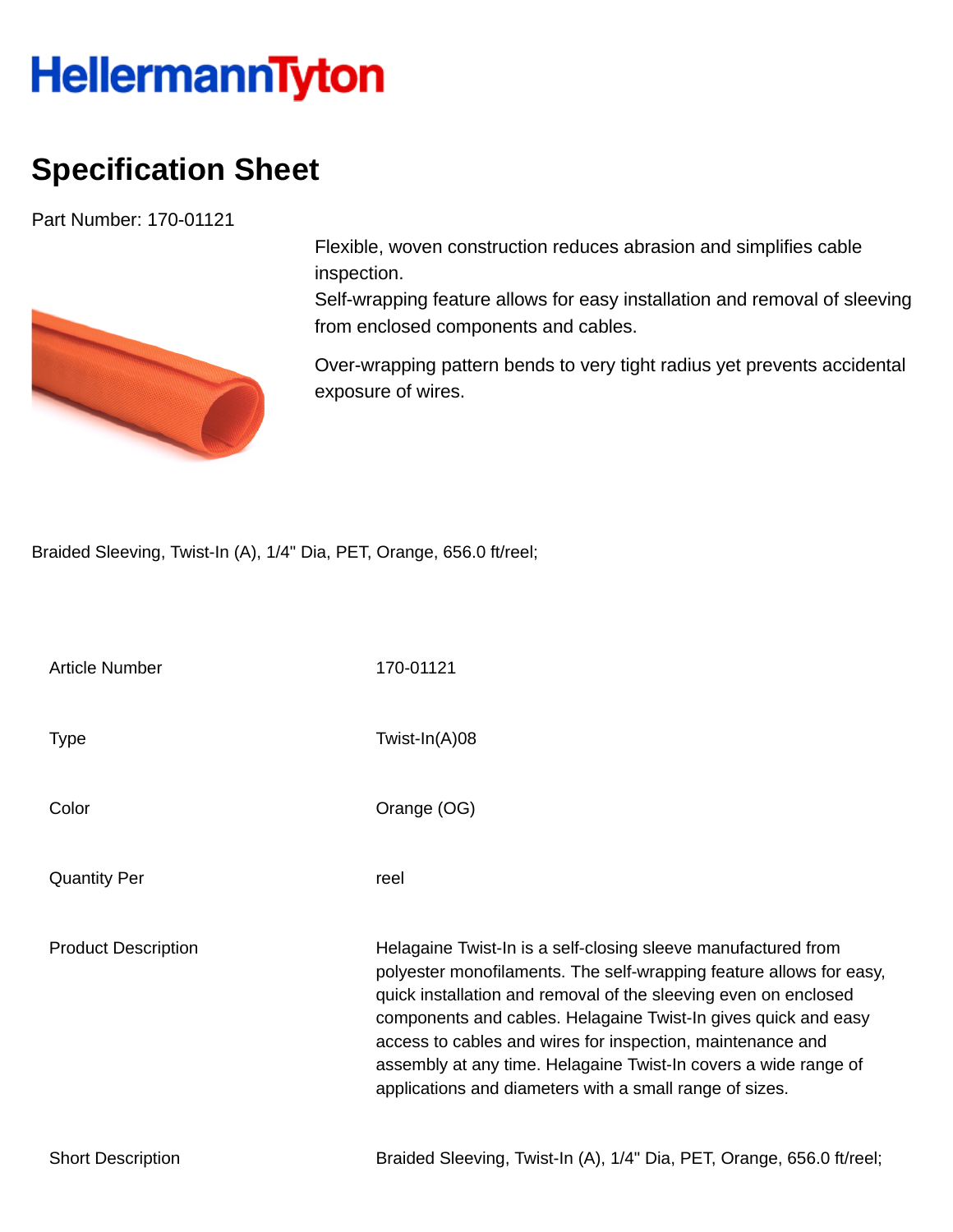| <b>Bundle Diameter Min (Imperial)</b> | 0.19                                 |
|---------------------------------------|--------------------------------------|
| <b>Bundle Diameter Min (Metric)</b>   | 5                                    |
| <b>Bundle Diameter Max (Imperial)</b> | 0.31                                 |
| <b>Bundle Diameter Max (Metric)</b>   | 8                                    |
| Diameter D (Metric)                   | 8                                    |
| Nominal Diameter (Imperial)           | 0.31                                 |
| Nominal Diameter (Metric)             | 8                                    |
| Wall Thickness WT (Imperial)          | 0.04                                 |
| Wall Thickness WT (Metric)            | 0.9                                  |
|                                       |                                      |
|                                       |                                      |
| Material                              | Polyester (PET)                      |
| <b>Material Shortcut</b>              | <b>PET</b>                           |
| Flammability                          | FMVSS 302, Type B Self-extinguishing |
|                                       |                                      |

Halogen Free No